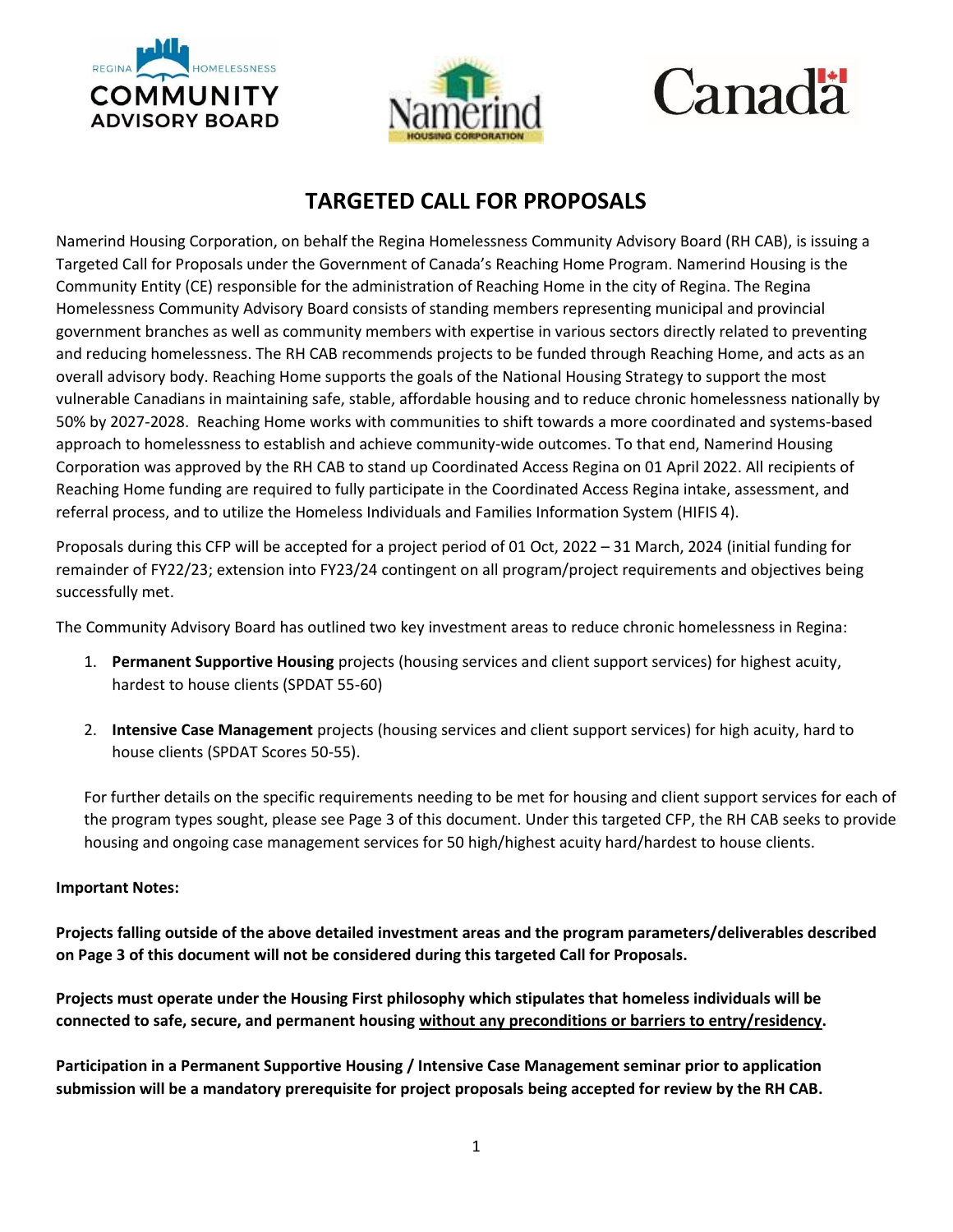





The following information must be provided with each proposal submission to be considered for funding under this Reaching Home program targeted Call for Proposals:

1. Name of organization including contact person, address, telephone/email information.

2. An executive summary of the proposal which clearly details how the project meets all requirements listed on Page 3 of this document specific to either Permanent Supportive Housing or Intensive Case Management. Describe the needs of the tenants the project proposes to serve, provide information on similar projects managed by the organization.

3. An operational plan (workplan) and description of project activities, with specific timelines (for staff onboarding, client intake, client housing placement and description of ongoing case management services) and the overall number of CAR referrals who will be accepted at the SPDAT level specified for the Permanent Supportive Housing/Intensive Case Management project proposed during the project period.

4. Project evaluation framework and monitoring procedures (for example: program fidelity review, Client SPDATs at 3,6,9,12 month)

5. Project Budget broken down by cost category (use attached budget template) including the sources and amounts of any funding or in-kind contributions from partners with written confirmation from each if applicable.

6. A description of financial accounting practices (for projects not previously funded under Reaching Home)

7. Details with respect to all salaried positions, including job descriptions, pay levels, hours of work, and length of terms (if applicable) for project staff. Provide information on the staffing configuration of the supportive service team (for example: Housing Support Workers, Clinical Staff, Peer Support Workers, Cultural Supports Providers) including the education and or experience necessary to deliver each service according to the described model of care.

Please note:

• Namerind Housing Corporation as the Reaching Home Community Entity and the Regina Homelessness Community Advisory Board have the absolute discretion to accept or reject any submission or any portion thereof. The total number of projects funded and the amount of funding per project will be determined based on an evaluation of organizations / applications meeting minimum threshold requirements and project quality and readiness standards by the CE and RH CAB of the proposals received. The CE and RH CAB reserve the right to request clarification from any or all organizations submitting a funding proposal.

• Organizations submitting a funding proposal acknowledge and agree that Namerind Housing Corporation and the RH CAB will not be responsible for any costs, expenses, damages or liabilities by any organization as a result of or arising out of submitting a funding proposal, requesting clarification, the communication of any information contained in a funding proposal to any party, including the public, or due to the CE and RH CAB's acceptance of one or more of the submissions received as a result of this Call for Proposals.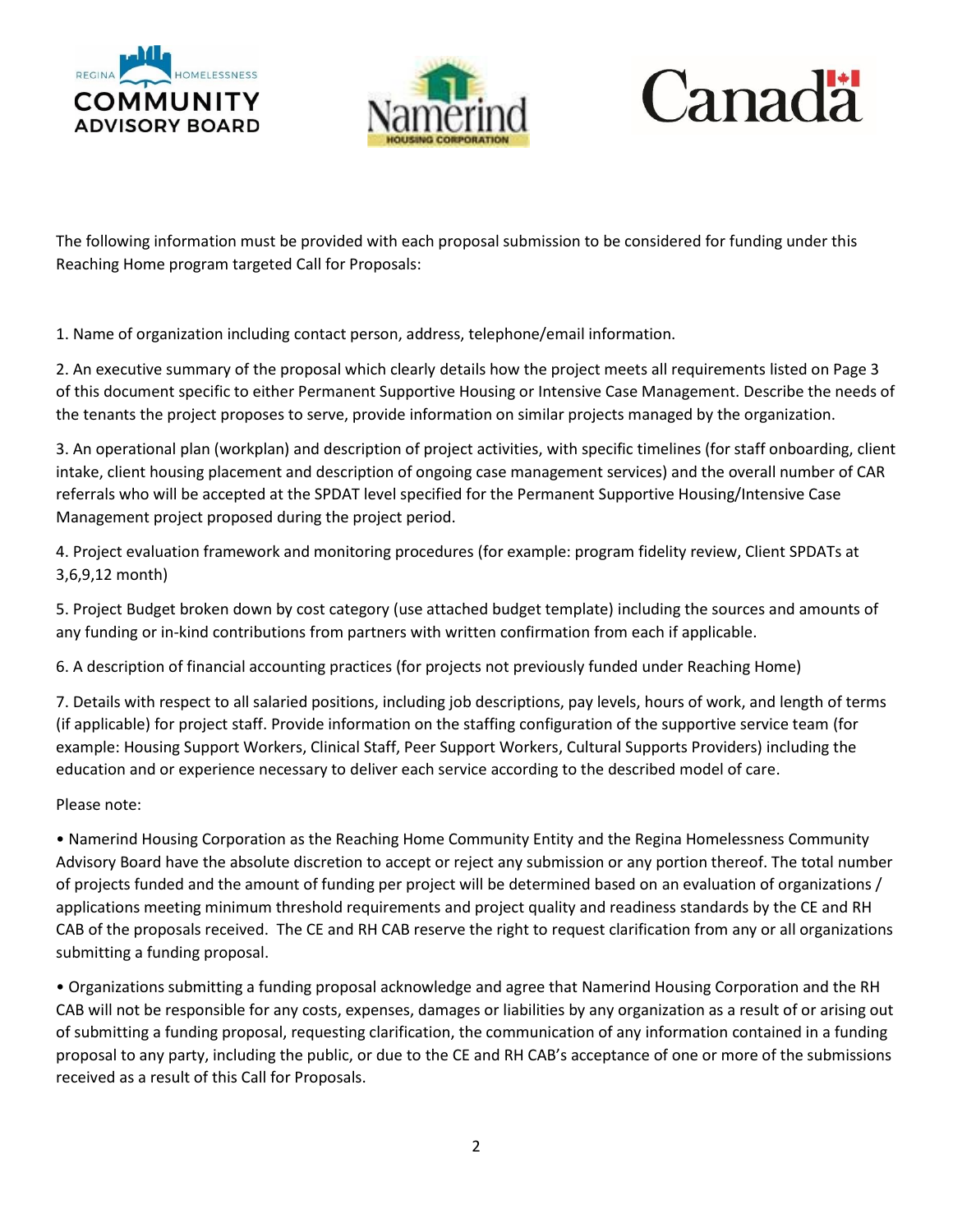





Applications must detail how the proposed project will meet each of the following requirements:

## **Permanent Supportive Housing** – SPDAT Score range 55-60

- individualized, flexible support services for chronically homeless individuals (women, men, youth) with highly complex needs related to physical or mental health, developmental disabilities and / or substance use / addictions issues.
- Client Intake through Coordinated Access Regina referrals only
- No pre-conditions for housing placement/tenancy/program participation.
- Ongoing client supports through trauma informed, strength-based case management with individualized treatment/service plans and client-centred goal setting / tracking over the project period (18 months) integral to project.
- number of interactions per day/week: 24/7 on site care, so that case management and support can be occurring for the residents on their schedules.
- on-site addiction supports / harm reduction activities (clinical & treatment services) integral to project
- on-site mental health supports integral to project
- Ready access to traditional, culturally appropriate services and supports for Indigenous individuals
- Anticipated case management worker to client ratio: 1 to 10 (with additional support staff available)
- usually located in one home or building; scattered site with intensive in-reach services (min two interactions a day) may be considered
- max per client/per year cost: \$30,000 to \$35,000 (calculated based on staff component/wages, participant related costs, etc., prorated for FY22/23 project period depending on project start date)
- **Intensive Case Management** SPDAT Score 50-55
- Individualized, flexible support services for chronically homeless individuals (women, men, youth) with high needs related to physical or mental health, developmental disabilities and / or substance use / addictions issues.
- Client Intake through Coordinated Access Regina referrals only
- No pre-conditions for housing placement/tenancy/program participation.
- Ongoing client supports through trauma informed, strength-based case management with individualized treatment/service plans and client-centred goal setting / tracking over 12-18 months integral to project.
- clinical, health and treatment services (includes mental health and addictions support) through case management, including through an Intensive Case Management team integral to project
- Ready access to traditional, culturally appropriate services and supports for Indigenous individuals
- Anticipated case management worker to client ratio: 1 to 15 (with additional support staff available)
- number of interactions per day/week: minimum one per day (may be decreasing as client is stabilized)
- may be scattered site
- max per client/per year cost: \$25,000 to \$30,000 (calculated based on staff component/wages, participant related costs, etc., prorated for FY22/23 project period depending on project start date)

Organizations who are planning to work with fewer clients than indicated in the case manager / client ratios (less than 10 PSH/less than 15 ICM) are encouraged to put forward applications. The staff/client ratio can be pro-rated.